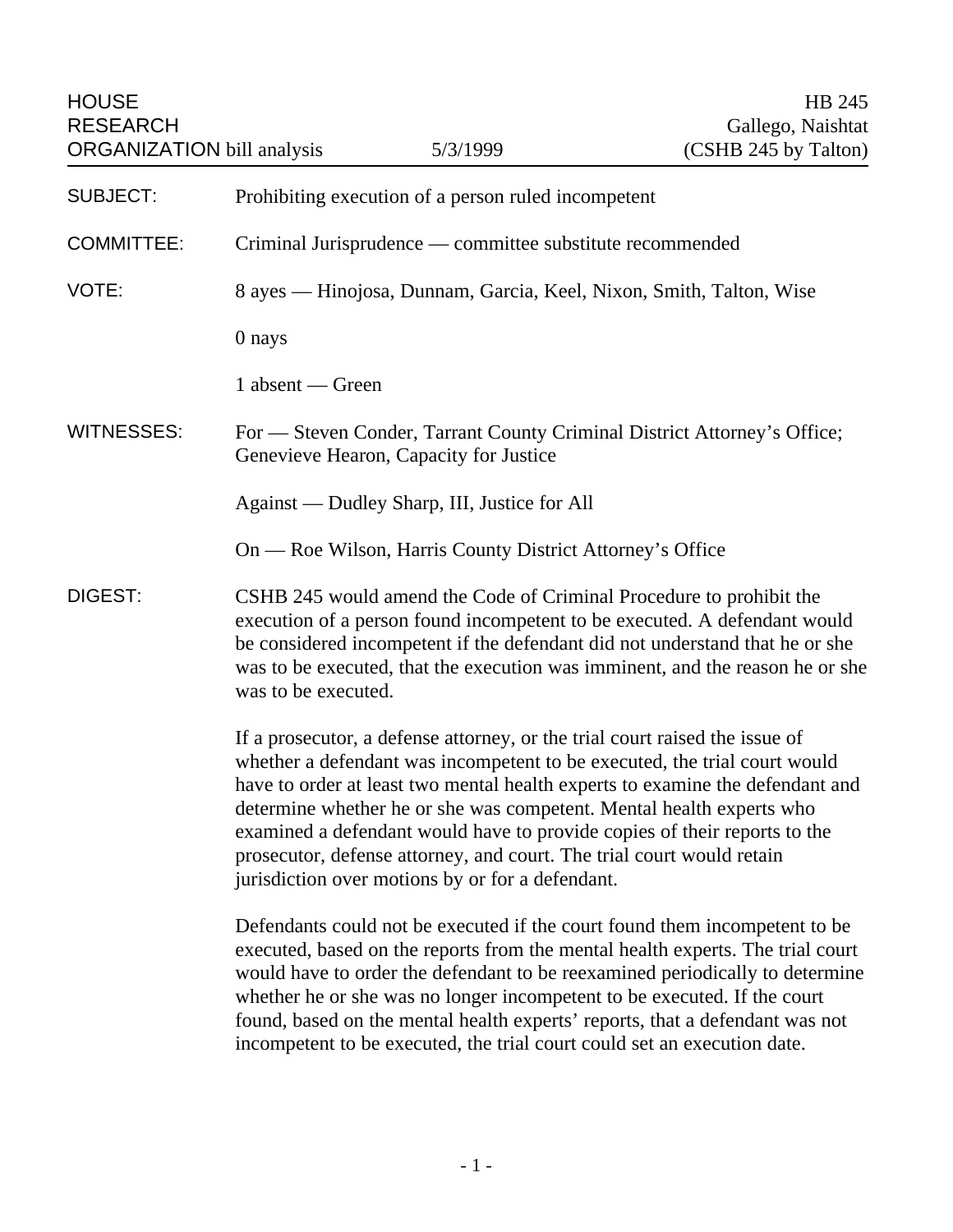## HB 245 House Research Organization page 2

This bill would take effect September 1, 1999.

SUPPORTERS SAY: CSHB 245 would codify requirements laid out in a 1984 U.S. Supreme Court opinion, *Ford v. Wainwright*, 477 U.S. 399 (1986), that prohibits the execution of a prisoner who is insane. Even though courts throughout Texas now follow the Supreme Court's test for determining whether someone is competent to be executed, CSHB 245 would be an important policy statement that Texas would not execute persons who are not competent.

> It is important to codify the Supreme Court opinion so that courts and attorneys could turn to easily accessible statutory guidelines and to ensure uniform treatment of defendants. Any danger that the statute could be overruled by changes in case law are outweighed by the benefits that would come from having the state's policy clearly laid out in the statutes.

> A clear statutory process for determining whether defendants are competent to be executed could help reduce claims that persons have been denied an opportunity to present their claims. CSHB 245 also could help ensure that these claims were not mixed with other post-conviction appeals challenging the constitutionality of a conviction.

CSHB 245 would not lead to longer death-penalty appeals or a greater number of such appeals. The state already abides by the Supreme Court opinion that CSHB 245 would codify, so there would be no change in current practices. The state already has adequate provisions limiting defendants' death-penalty appeals. CSHB 245 would not lead to excessive motions by defense lawyers asking for competency reviews because they could be held in contempt of court if they abuse the statute.

**OPPONENTS** SAY: CSHB 245 is unnecessary because the state already is bound by the Supreme Court opinion prohibiting execution of the insane. Codifying this opinion could lead to confusion later if Supreme Court case law changed these requirements or the procedures covering competency for execution. If that happened, courts and attorneys who turned to the Code of Criminal Procedure for guidance could be misled because they would not necessarily know if the statutes were up to date.